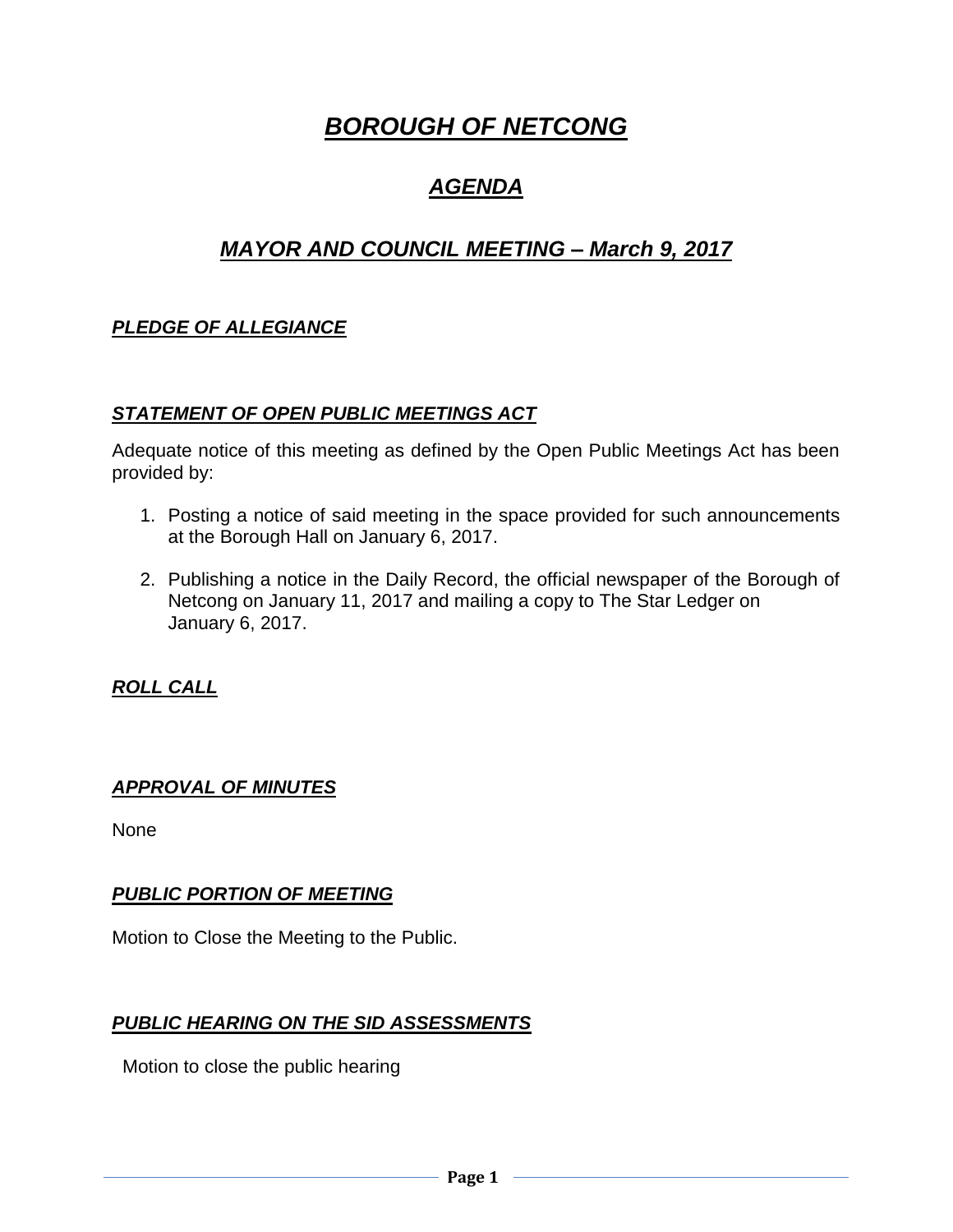**Resolution #2017-39 -** Resolution Approving the Property Assessments for the Netcong Community Partnership Special Improvement District of the Borough of Netcong

**Resolution #2017-40 –** Approving the Introduction of the 2017 Budget of the Netcong Community Partnership Special Improvement District and Authorizing a Public Hearing to Be Held Thereon

# *ORDINANCE ADOPTIONS*

**1. Ordinance 2017-2** - AN ORDINANCE AUTHORIZING THE POLICE CHIEF TO EXECUTE AN APPLICATION FOR A CHARITABLE SOLICITATION PERMIT FOR AMERICAN LEGION AMBULANCE CORP OF STANHOPE/NETCONG'S "COIN DROP" ON JUNE 9<sup>TH,</sup> JUNE 10<sup>TH</sup> 2017 AND ON SEPTEMBER 8<sup>TH,</sup> AND SEPTEMBER 9<sup>th,</sup> 2017 AT THE INTERSECTIONS OF ALLEN STREET AND LEDGEWOOD AVENUE AND MAIN STREET AND ROUTE 46 IN THE BOROUGH OF NETCONG, COUNTY OF MORRIS, STATE OF NEW JERSEY

Motion to Read Ordinance 2017-2 by Title Only on Second Reading and a Hearing Held Thereon

Motion to Close Public Hearing.

Motion to Adopt Ordinance #2017-2

#### *CORRESPONDENCE*

None

#### *BOROUGH ADMINISTRATOR REPORT*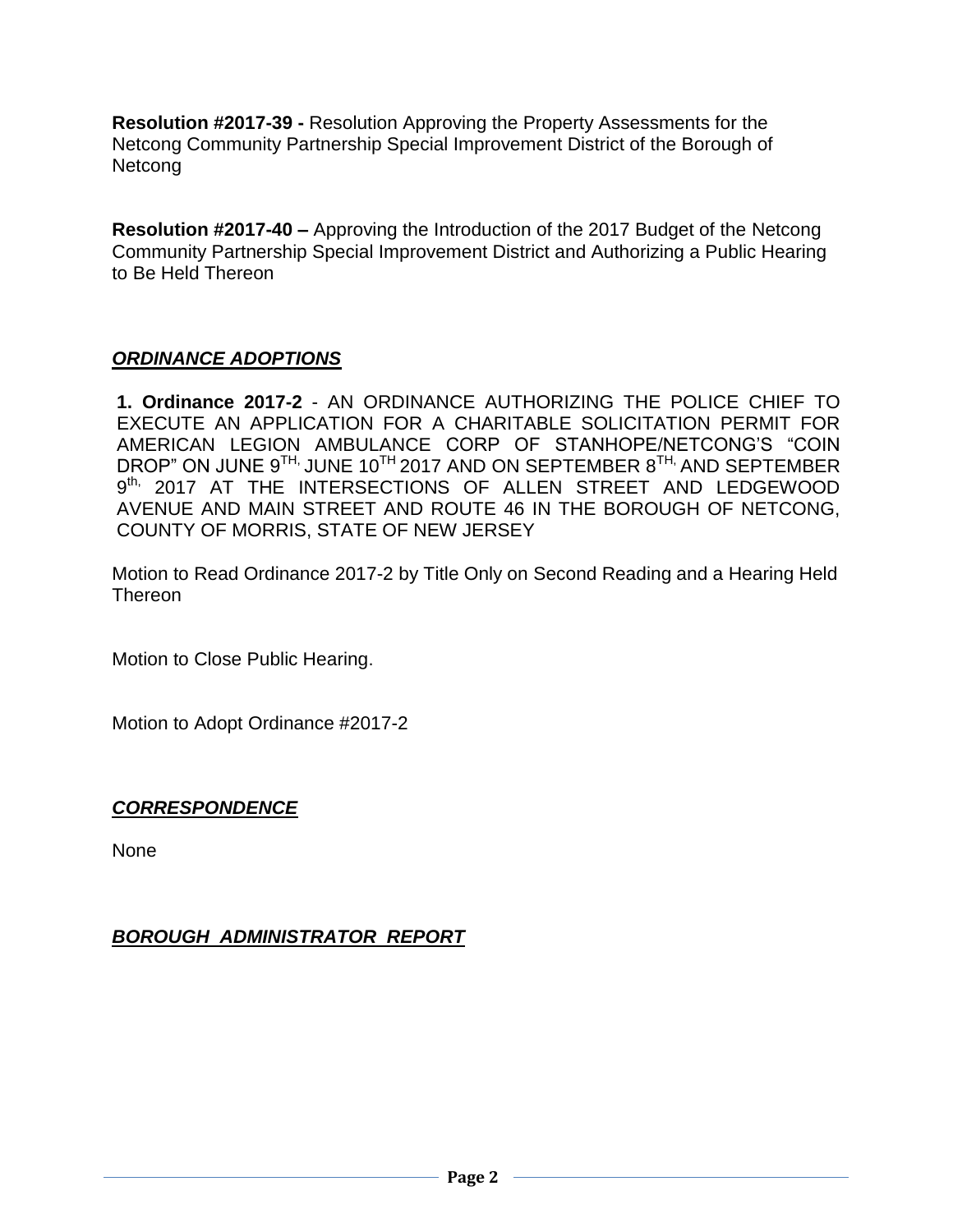# *COMMITTEE REPORTS*

| Finance & Insurance:                                                                     | E. Still     | J. Sylvester |
|------------------------------------------------------------------------------------------|--------------|--------------|
| Economic Development:                                                                    | R. Hathaway  | E. Still     |
| <b>Public Safety:</b><br>(Police, Fire, Rescue)                                          | J. Sylvester | E. Koster    |
| Dept. of Public<br>Works & Utilities:                                                    | E. Koster    | R. Hathaway  |
| Recreation:                                                                              | P. Butler    | T. Laureys   |
| <b>Public Services:</b><br>(Human Services<br>Recycling & Solid<br><b>Waste Disposal</b> | T. Laureys   | P. Butler    |

# *OLD BUSINESS*

None

#### *NEW BUSINESS*

- 1. Social Affair Permit Our Lady of Assumption Society August 12<sup>th</sup> Feast
- 2. Shared Service- Mount Olive Library

# *PRIVILEGE OF THE FLOOR TO THE COUNCIL*

### *MAYOR'S COMMENTS*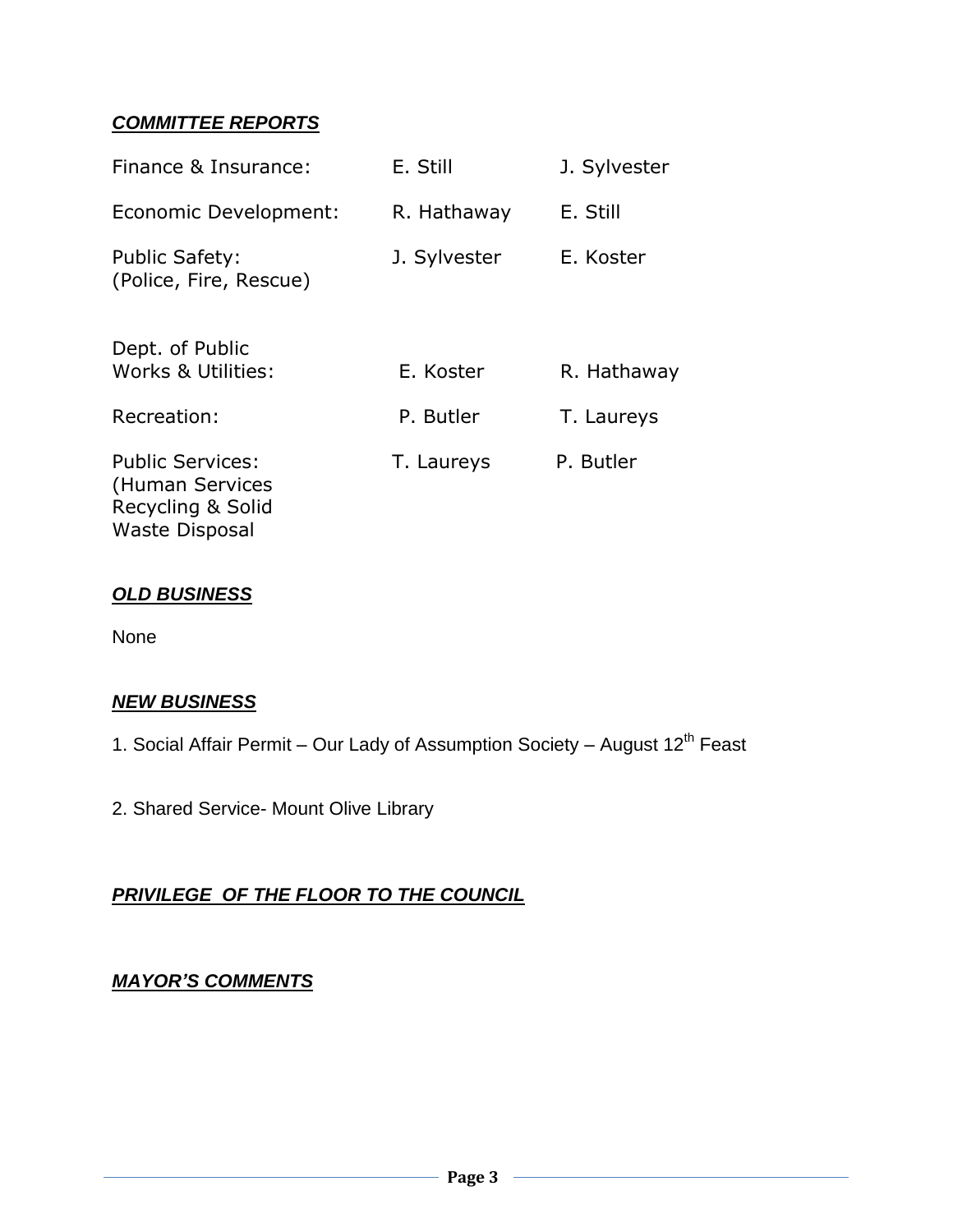#### *RESOLUTIONS*

**1. Resolution #2017-41-** To Appoint Joseph J. McKeon as Part Time Tax Assessor

**2. Resolution 2017-42 –** Authorizing Membership with the HGACBUY for Use of the HGACBUY Contracts that Have Been Bid in Accordance with P.L. 2011 C. 139

- **3. Resolution 2017-43 –** To Appoint Frank Schomp as Alternate Crossing Guard
- **4. Resolution 2017-44 –** To Redeem Tax Sale Certificate 16-00009 27 Amendola Dr.

### *PROCLAMATIONS*

1. National Poison Prevention Week

#### *ORDINANCE INTRODUCTIONS*

**1. Ordinance 2017-3** - ORDINANCE TO EXCEED THE MUNICIPAL BUDGET APPROPRIATION LIMITS AND TO ESTABLISH A CAP BANK (N.J.S.A. 40A: 4-45.14) Motion to Introduce Ordinance #2017-3 and Read by Title Only.

Motion to Pass Ordinance #2017-3 on First Reading.

# *INTRODUCTION OF THE 2017 BUDGET*

**Resolution #2017- 45** – Introduction of the 2017 Municipal Budget